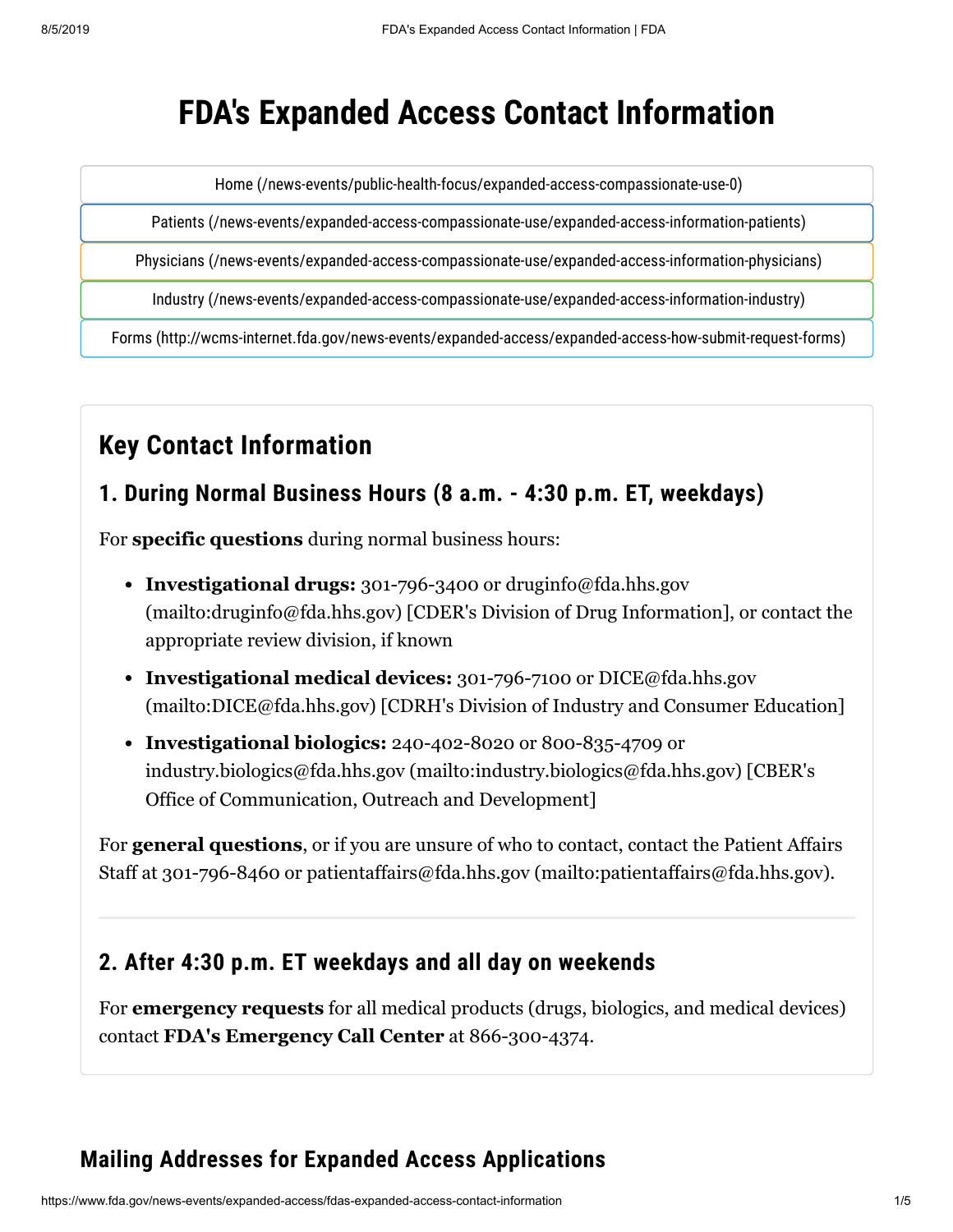| <b>Drug Products</b>                                                                                                                                                                                                                           | <b>Biologic Products</b>                                                                                                                                                                              | <b>Medical Devices</b>                                                                                                                                                                                                                                                                                                                                                                                                                                |
|------------------------------------------------------------------------------------------------------------------------------------------------------------------------------------------------------------------------------------------------|-------------------------------------------------------------------------------------------------------------------------------------------------------------------------------------------------------|-------------------------------------------------------------------------------------------------------------------------------------------------------------------------------------------------------------------------------------------------------------------------------------------------------------------------------------------------------------------------------------------------------------------------------------------------------|
| <b>Individual Patient IND Requests and</b><br><b>Follow-up Reports submitted by a</b><br>licensed physician using FDA Form<br>3926                                                                                                             | <b>Individual Patient IND Requests and</b><br><b>Follow-up Reports submitted by a</b><br>licensed physician using FDA Form<br>3926                                                                    | <b>Individual Patient Expanded Access</b><br><b>Requests and Follow-up Reports</b><br>(including Emergency Use Reports)                                                                                                                                                                                                                                                                                                                               |
| Food and Drug Administration<br>Center for Drug Evaluation and<br>Research<br><b>Central Document Room</b><br><b>ATTN:</b> [appropriate Review Division]<br>"EXPANDED ACCESS SUBMISSION"<br>5901-B Ammendale Rd.<br>Beltsville, Md. 20705-1266 | Food and Drug Administration<br>Center for Biologics Evaluation and<br>Research<br><b>Document Control Center</b><br>10903 New Hampshire Avenue<br>Bldg. 71, Rm. G112<br>Silver Spring, MD 20993-0002 | Food and Drug Administration<br><b>Center for Devices and Radiological</b><br>Health<br><b>Document Mail Center</b><br>10903 New Hampshire Avenue<br>Bldg. 66, Rm. G609<br>Silver Spring, MD 20993-0002<br>If an IDE exists for the device, include<br>the IDE number in the request.<br>Learn more about medical device<br>expanded access here (/medical-<br>devices/investigational-device-<br>exemption-ide/expanded-access-<br>medical-devices). |

 *For other submission options, contact FDA using the information below. Please call or e-mail before faxing documents.*

### <span id="page-1-0"></span>**FDA Centers and Review Divisions**

| <b>Centers / Review Divisions</b>                                                                                                  | <b>Telephone Number / email</b>                                                                              | <b>Fax Number</b><br>call review division<br>before sending fax |
|------------------------------------------------------------------------------------------------------------------------------------|--------------------------------------------------------------------------------------------------------------|-----------------------------------------------------------------|
| <b>Center for Biologic and Evaluation Research</b><br>(CBER)<br><b>Office of Communication, Outreach and</b><br><b>Development</b> | 240-402-8020 or 800-835-4709 or<br>industry.biologics@fda.hhs.gov<br>(mailto:industry.biologics@fda.hhs.gov) |                                                                 |
| <b>Center for Devices and Radiological Health</b><br>(CDRH)<br><b>Division of Industry and Consumer Education</b>                  | 301-796-7100 or<br>DICE@fda.hhs.gov<br>(mailto:DICE@fda.hhs.gov)                                             |                                                                 |
| <b>Center for Drug Evaluation and Research (CDER)</b>                                                                              |                                                                                                              |                                                                 |
| Division of Drug Information (DDI)<br>$\bullet$                                                                                    | 301-796-3400 or<br>druginfo@fda.hhs.gov<br>(mailto:druginfo@fda.hhs.gov)                                     |                                                                 |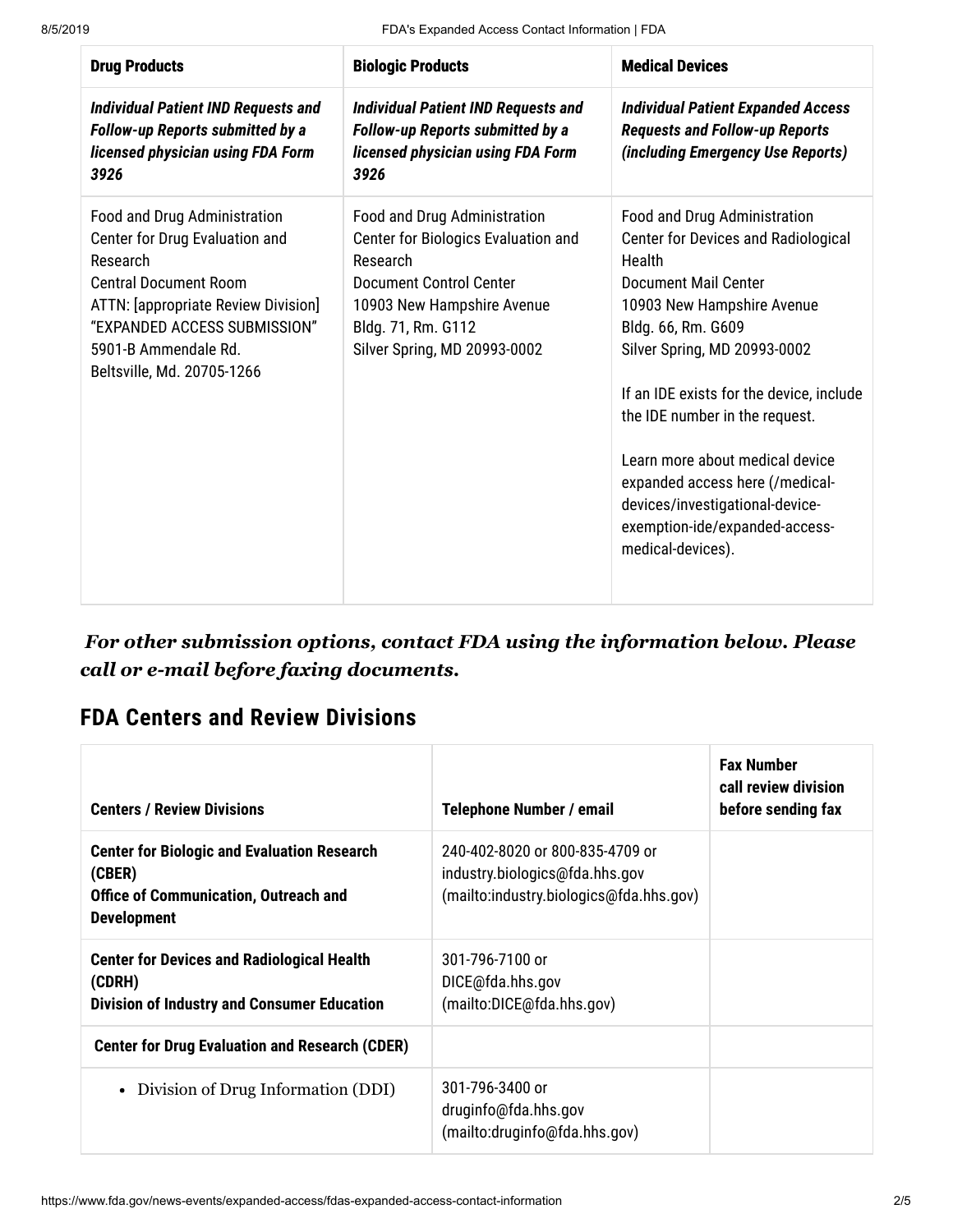| <b>Centers / Review Divisions</b>                                                                                                                                                                                                                            | <b>Telephone Number / email</b> | <b>Fax Number</b><br>call review division<br>before sending fax |
|--------------------------------------------------------------------------------------------------------------------------------------------------------------------------------------------------------------------------------------------------------------|---------------------------------|-----------------------------------------------------------------|
| • Antimicrobial Products (/about-<br>fda/about-center-drug-evaluation-and-<br>research/office-antimicrobial-<br>products-oap) (anti-infective,<br>transplant, ophthalmology, antiviral<br>products)                                                          | 301-796-1300                    | 301-796-9887                                                    |
| Oncology Products 1 (/about-<br>fda/about-center-drug-evaluation-and-<br>research/division-oncology-products-<br>1-dop1) (Breast,<br>Gynecologic/Supportive care,<br>Genitourinary)                                                                          | 301-796-2330                    | 301-796-9845                                                    |
| • Oncology Products 2 (/about-<br>fda/about-center-drug-evaluation-and-<br>research/division-oncology-products-<br>2-dop2) (Gastrointestinal,<br>Lung/Head&Neck, Neuro-<br>oncology/Rare Cancers/Solid Tumor<br>Pediatric Malignancies,<br>Melanoma/Sarcoma) | 301-796-2320                    | 301-796-9849                                                    |
| • Hematology Products (/about-<br>fda/about-center-drug-evaluation-and-<br>research/division-hematology-<br>products-dhp) (Benign Hematology,<br>Hematology Malignant, Hematology<br>Support)                                                                | 301-796-7550                    | 301-796-9845                                                    |
| Bone, Reproductive and Urologic<br>Products (/about-fda/about-center-<br>drug-evaluation-and-<br>research/division-bone-reproductive-<br>and-urologic-products-dbrup)                                                                                        | 301-796-2130                    | 301-796-9897                                                    |
| <b>Medical Imaging Products</b>                                                                                                                                                                                                                              | 301-796-2050                    | 301-796-9848                                                    |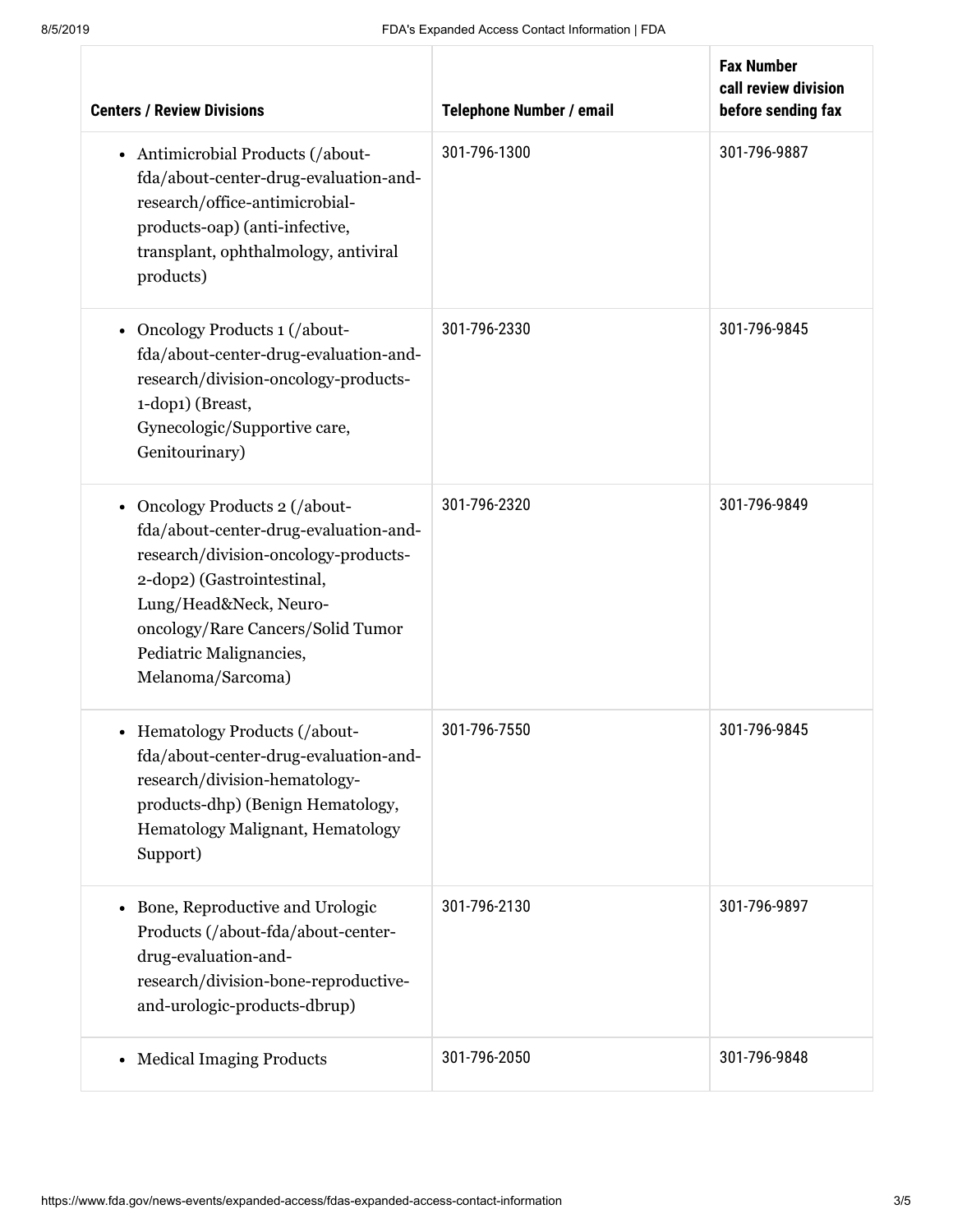| <b>Centers / Review Divisions</b>                                                                                                                                                        | <b>Telephone Number / email</b> | <b>Fax Number</b><br>call review division<br>before sending fax |
|------------------------------------------------------------------------------------------------------------------------------------------------------------------------------------------|---------------------------------|-----------------------------------------------------------------|
| • Gastroenterology and Inborn Errors<br>Products (/about-fda/about-center-<br>drug-evaluation-and-<br>research/division-gastroenterology-<br>and-inborn-errors-products-dgiep)           | 301-796-2120                    | 301-796-9904                                                    |
| • Anesthesia, Analgesia, and Addiction<br>Products (/about-fda/about-center-<br>drug-evaluation-and-<br>research/division-anesthesia-<br>analgesia-and-addiction-products-<br>daaap)     | 301-796-2280                    | 301-796-9723                                                    |
| Metabolism and Endocrinology<br>Products (/about-fda/about-center-<br>drug-evaluation-and-<br>research/division-metabolism-and-<br>endocrinology-products-dmep)                          | 301-796-2290                    | 301-796-9712                                                    |
| • Pulmonary, Allergy and Rheumatology<br>Products (/about-fda/about-center-<br>drug-evaluation-and-<br>research/division-pulmonary-allergy-<br>and-rheumatology-products-dparp)          | 301-796-2300                    | 301-796-9728                                                    |
| • Dermatology and Dental Products<br>(/about-fda/about-center-drug-<br>evaluation-and-research/division-<br>dermatology-and-dental-products-<br>ddd <sub>p</sub> )                       | 301-796-2110                    | 301-796-9895                                                    |
| <b>Cardiovascular and Renal Products</b><br>(/about-fda/about-center-drug-<br>evaluation-and-research/office-drug-<br>evaluation-i-division-cardiovascular-<br>and-renal-products-dcarp) | 301-796-2240                    | 301-796-9838                                                    |